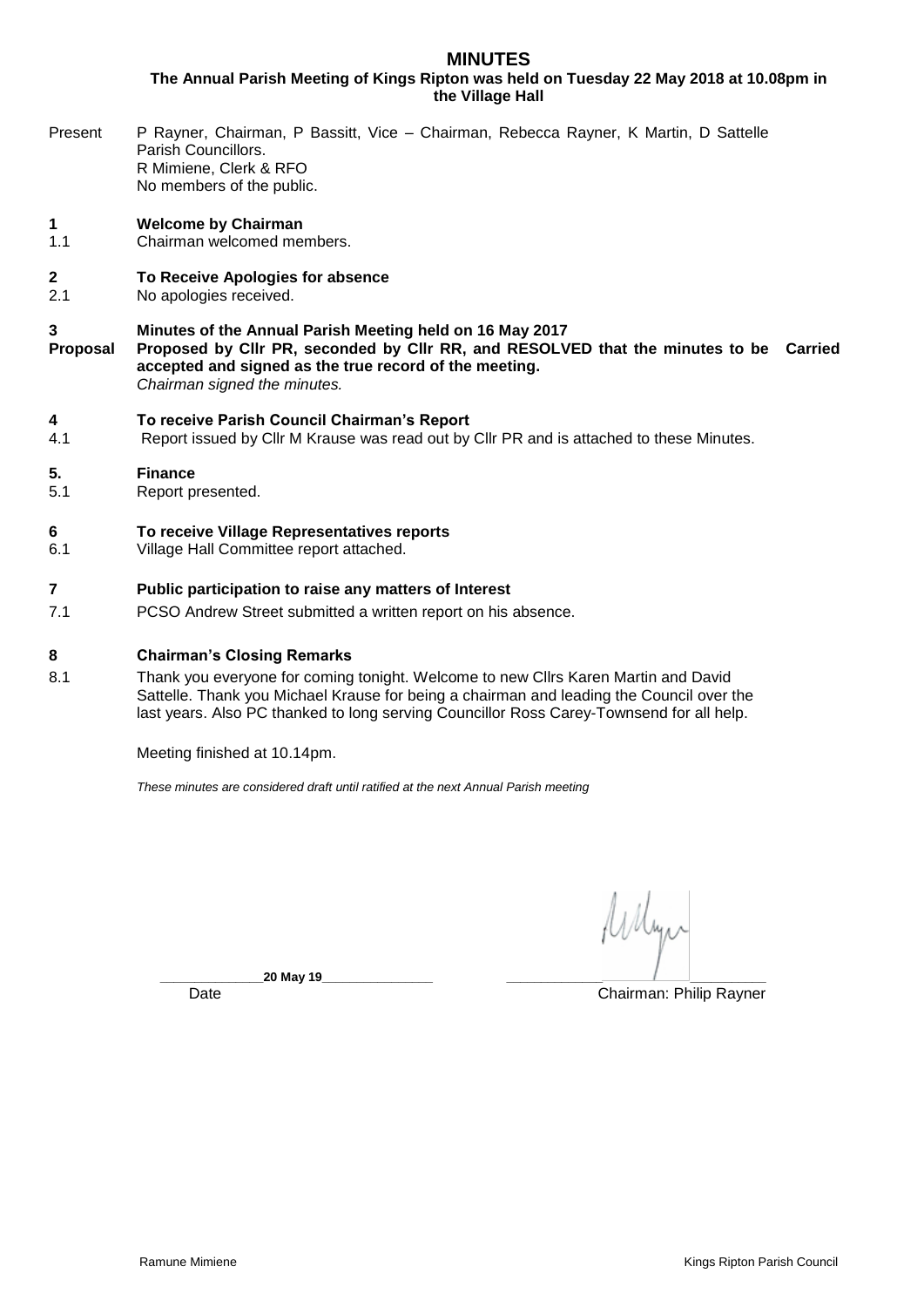Kings Ripton Parish Council Report for Annual Parish Meeting 2018

There were no changes to the PC membership in the last year. The PC consisted of four members who work full time and one retired person who has considerable responsibilities to manage in addition to the PC. The PC is very grateful to all of them for taking on the role and carrying it out conscientiously. They do this without any benefit to themselves and for the good of the community. There were five significant points to note from the last year.

- 1. Some years since work was started on it, the PC last year agreed and published a Parish Plan. This sets out a broad strategy, based on information from residents in a number of consultations, and forms the basis of work and decision making by the PC.
- 2. Councillors regularly give their own time and resources to solve problems such as phone box maintenance, monitoring and reporting speeding vehicles, litter picking, replacing road bollards and cutting village greens, when the limited resources of the precept or District and County councils do not stretch to cover these.
- 3. There have been a number of occasions where parish councillors had a personal, business interest in PC business. On all occasions, councillors declared their interest at an early stage and refrained from any decision making on these matters. On some matters, interests were declared well in advance of a formal requirement to do so. All councillors have acted in a thoroughly responsible manner.
- 4. The PC should hear all views before making a decision and we made every effort to do so despite pressure to exclude views from some parishioners.
- 5. The PC's procedures, financial records and procedures were audited. The audit found the council has acted with correct financial and procedural governance. The PC's budget and precept were aimed for spending at a low level. This would have to increase in future if there are any improvements hoped for in the village or from on-going maintenance costs.

While the last three are only what residents should expect from their PC, they should still be noted. Planning applications considered in the last year included difficult issues. One involved a domestic application. Two commercial development proposals caused considerable interest and many residents expressed views directly in person, by telephone, letter and email to councillors, on a petition and at the two PC meetings at which the application was an agenda item. HDC's Development Management Committee agreed with the PC's recommendation that permission should be refused, although the developer has since overturned the HDC's decisions and has the option to apply again.

There was some criticism during the year of the amount of time councillors - all unpaid volunteers and most working full time - have found for PC business. All councillors are busy people and find as much time as they can for the PC. Given the level of interest for the two planning applications only and the criticisms, it was contrasting that so few were able to spare time to contribute to other village activities, attend village meetings or stand in the recent Parish Council election.

We should take the opportunity to note that the PC is not a planning authority; it only makes recommendations, with limited influence because final decisions are made by HDC's officers or Development Management Committee. The PC also gives comments based on official planning guidance so that its recommendations are acknowledged and valid but also that they represent all the views it receives.

Ramune Mimiene **Kings Ripton Parish Council** The PC owes thanks to the clerk, Ramune, for her hard work, knowledgeable advice and efficiency during the last year. All the councillors have been delighted to have her help running the PC. The PC also thanks its District and County Councillors who have attended meetings, reported news and advised the PC – particular thanks are due to Robin Howe who has been a conscientious District councillor and a generous advisor to the PC for many years, until standing down at the last election. Thanks are also due to Kings Ripton Parish Councillors for their efforts over the last year. The PC, and surely the whole village, are particularly grateful to Ros Carey Townsend who served as a parish councillor for many years, chairing the PC for several years. Ros devoted a huge amount of time to PC business, representing the village at a wide range of meetings, keeping in touch with many of our contacts in HDC, CCC, Cambs Police and other organisations, regularly raising issues of concern to the PC from residents and encouraging them to solve problems and reporting back to the PC and individuals. She has worked tirelessly on speedwatch and developing speed reduction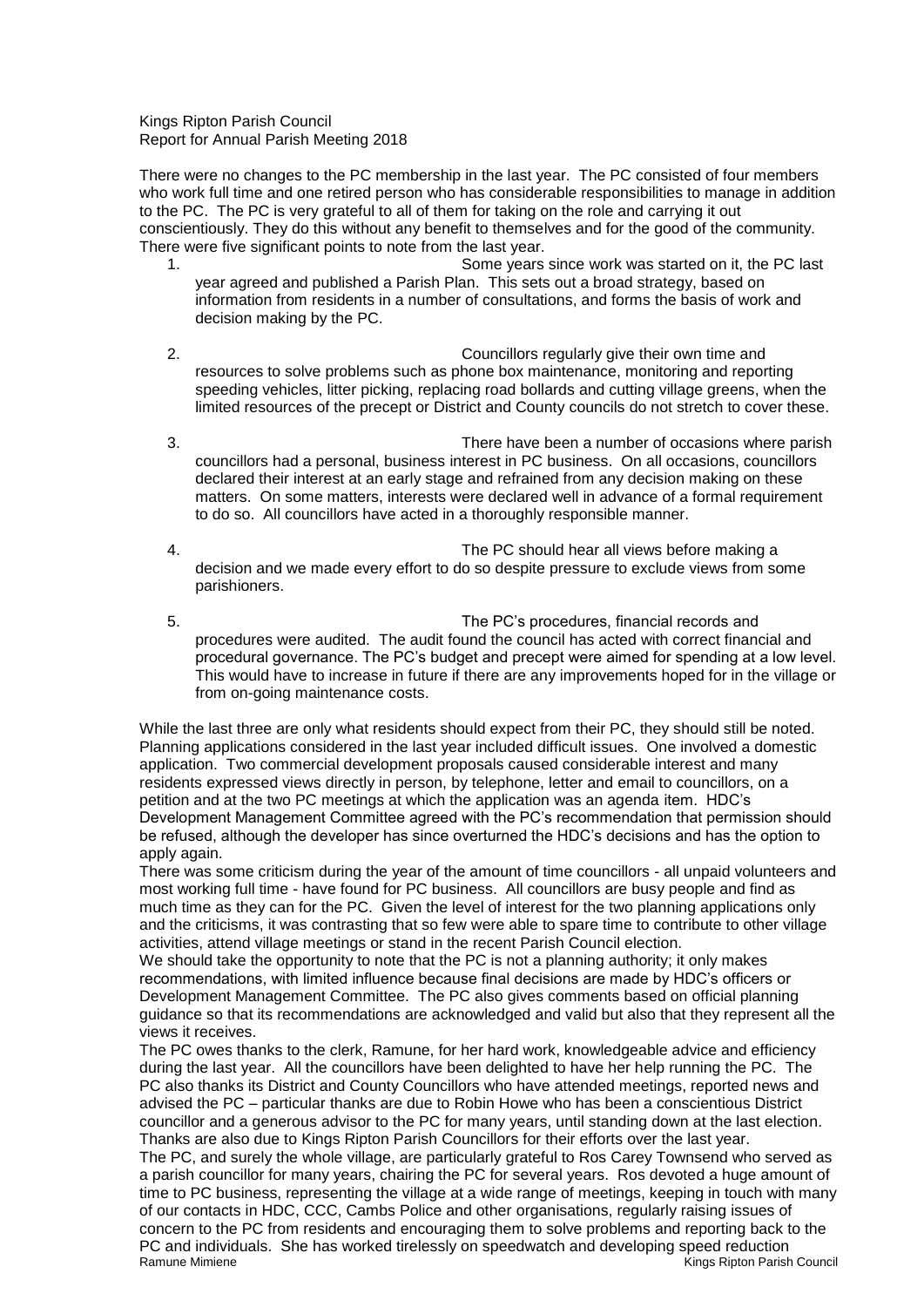measures along the Ramsey Road, and without doubt she will have helped to save accidents and lives in the village. We thank her for all she has done.

## **The Kings Ripton Village Hall**

### **Report for Annual Parish Meeting May 2018**

The Village Hall continues to run on a low budget, with modest financial reserves. The reserves will cover urgent modest expenditure but are not sufficient to cover any major expenditure, such as repairing a roof.

Village Hall Trustees and other volunteers are grateful to Parish Council for honouring the agreement made many years ago to support the hall financially. The annual contribution from the PC covers approximately half of the normal running expenses (utilities, insurance, cleaning, etc). The other half is raised by volunteers by organising social events.

Last year the flat roof needed replacing. We applied for and were awarded a grant of £5,000 to repair the roof, relay the paving in the yard, replace the back door and repair woodwork. This was from Mick George Ltd through the Landfill Communities Fund, arranged by Grantscape. This type of grant is not available to cover running expenses, only improvements, and it a competitive process, so we cannot rely on this regularly.

There were fewer events in 2017 than in recent years, as volunteers concentrated on raising the money for the roof. However, the events, we have held in the last year have involved new faces both organising and attending events, which is encouraging. The volunteer team intends to hold more events in the coming year.

Any offers of help arranging events will be gratefully received. We hope to see more residents supporting their neighbours and the hall.

*Jean Bassitt, David Sattelle, Michael Krause, trustees*